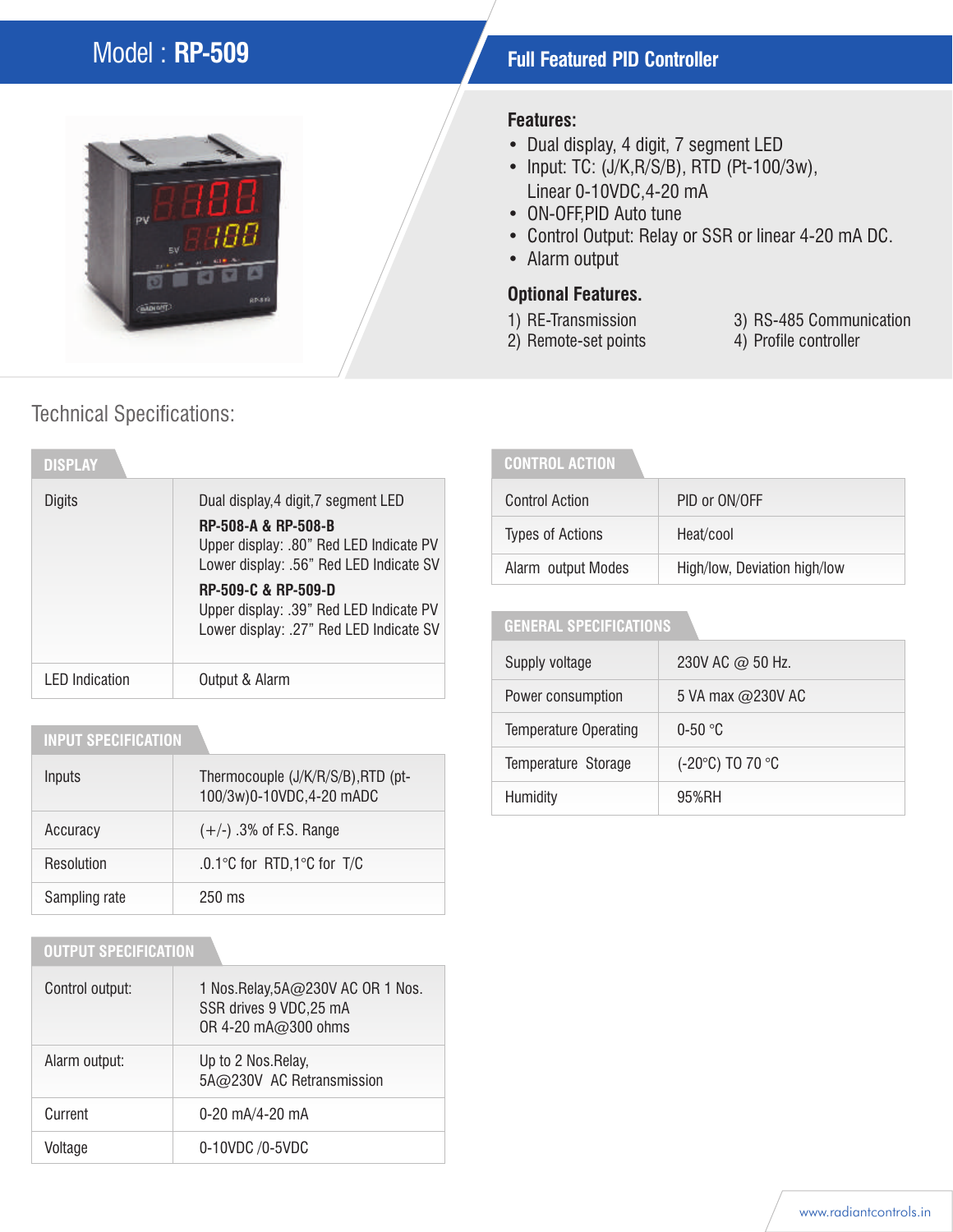# Model : **RP-509 Full Featured PID Controller**







www.radiantcontrols.in

sp-42 Dx-42 SD-12

sa-13

 $86 - 13$